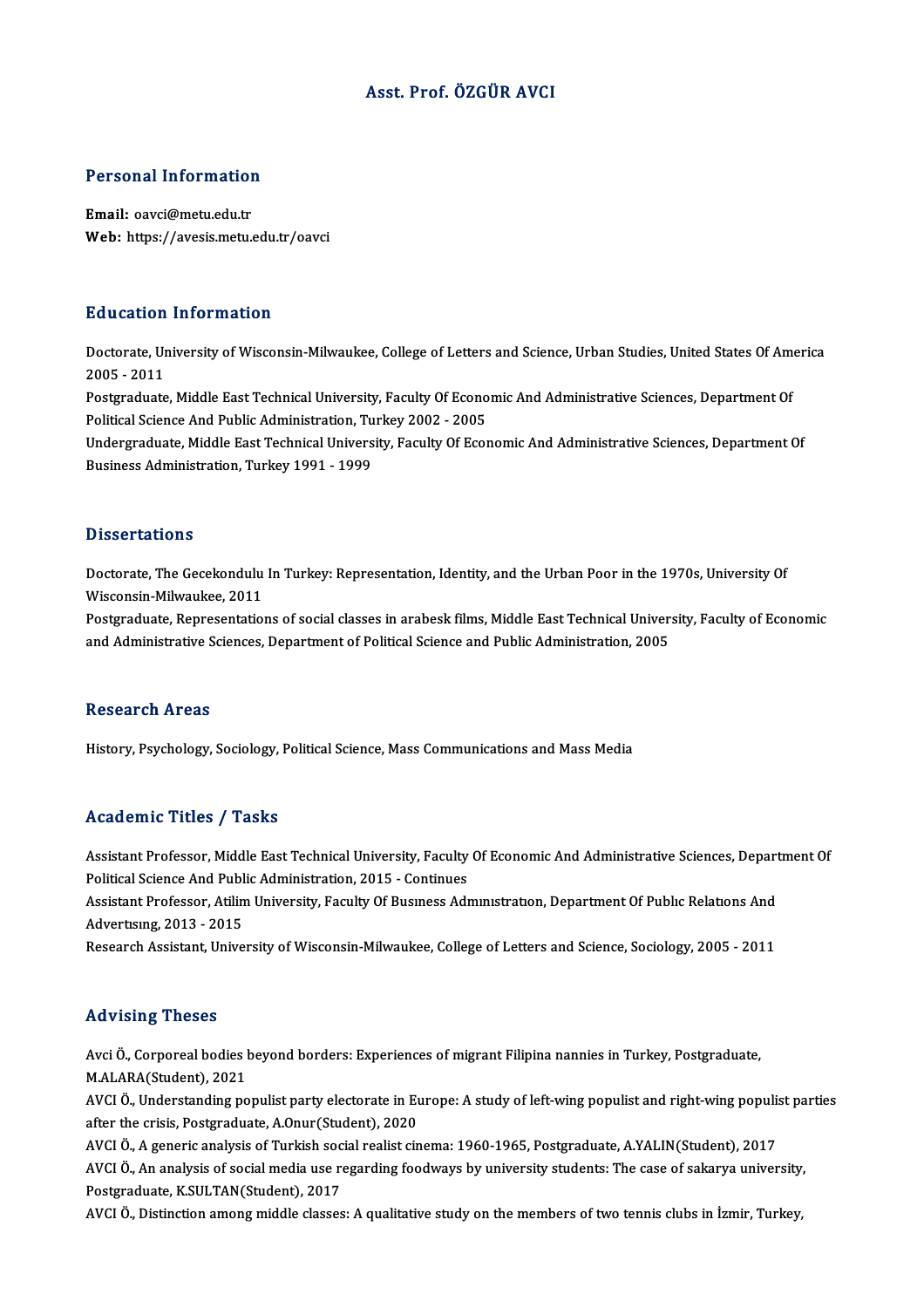Postgraduate, H.UZ(Student), 2017 AVCI Ö., Non-vococentric essay film: The case of Zur Person, Postgraduate, O.BARAN(Student), 2016 Postgraduate, H.UZ(Student), 2017<br>AVCI Ö., Non-vococentric essay film: The case of Zur Person, Postgraduate, O.BARAN(Student), 2016<br>AVCI Ö., Accidentally seen: a case study on the 2014 Ermenek mine disaster and its media r AVCI Ö., Non-vococentric essay film: The<br>AVCI Ö., Accidentally seen: a case study o<br>Postgraduate, U.Sümbül(Student), 2016<br>AVCI Ö. Assidentelly seen: A sees study s AVCI Ö., Accidentally seen: A case study on the 2014 Ermenek mine disaster and its media representation, Postgraduate,<br>U.SÜMBÜL(Student), 2016 Postgraduate, U.Sümbül(Student), 2016

### Designed Lessons

Avci Ö., Political Psychology in Local and Global Contexts, Undergraduate, 2019 - 2020 Avci Ö., Research Methods in Political Science, Postgraduate, 2017 - 2018

# Avci 0., Research Methods in Political Science, Postgraduate, 2017 - 2018<br>Articles Published in Journals That Entered SCI, SSCI and AHCI Indexes

rticles Published in Journals That Entered SCI, SSCI an<br>I. Class injuries and popular cinema in Turkey:arabeskcries<br>AVCLÖ I. Class injuries and popular cinema in Turkey: arabeskcries<br>AVCI Ö.

TURKISH STUDIES, vol.22, no.4, pp.644-665, 2021 (Journal Indexed in SSCI)

- AVCI Ö.<br>TURKISH STUDIES, vol.22, no.4, pp.644-665, 2021 (Journal Indexed in SSCI)<br>II. The Making of a Gecekondulu Identity: Journalistic Representations of the Squatters in Turkey in the<br>1970s TURKIS<br>The Ma<br>1970s<br>Avri Ö The M<br>1970s<br>Avci Ö.<br>IOUPN 1970s<br>Avci Ö.<br>JOURNAL OF URBAN HISTORY, vol.40, no.2, pp.211-231, 2014 (Journal Indexed in SSCI)<br>Denression, substanse use and HIV risk in a probability sample of men who b
	-

- Avci Ö.<br>I I. DURNAL OF URBAN HISTORY, vol.40, no.2, pp.211-231, 2014 (Journal Indexed in SSCI)<br>III. Depression, substance use and HIV risk in a probability sample of men who have sex with men<br>Fondrich M. Avsi Ö. Johnson T. FOURNAL OF URBAN HISTORY, vol.40, no.2, pp.211-231<br>Depression, substance use and HIV risk in a prol<br>Fendrich M., Avci Ö., Johnson T. P. , Mackesy-Amiti M. E.<br>ADDICTIVE PEHAVIOPS, vol.29, no.2, nn.1715-1719-20 Depression, substance use and HIV risk in a probability sample of men wl<br>Fendrich M., Avci Ö., Johnson T. P. , Mackesy-Amiti M. E.<br>ADDICTIVE BEHAVIORS, vol.38, no.3, pp.1715-1718, 2013 (Journal Indexed in SCI)<br>Student Drin Fendrich M., Avci Ö., Johnson T. P. , Mackesy-Amiti M. E.<br>ADDICTIVE BEHAVIORS, vol.38, no.3, pp.1715-1718, 2013 (Journal Indexed in SCI)<br>IV. Student Drinking-Related Problems in an Urban Campus: Implications for Research a
- ADDICTIVE BEHAVI<br><mark>Student Drinking-</mark><br>Avci Ö., Fendrich M.<br>JOUPNAJ, OE AMERI Student Drinking-Related Problems in an Urban Campus: Implications for Research and P<br>Avci Ö., Fendrich M.<br>JOURNAL OF AMERICAN COLLEGE HEALTH, vol.58, no.6, pp.545-554, 2010 (Journal Indexed in SSCI)

JOURNAL OF AMERICAN COLLEGE HEALTH, vol.58, no.6, pp.545-554, 2010 (Journal Indexed in SSCI)<br>Articles Published in Other Journals

rticles Published in Other Journals<br>I. Demolition Movies: The Urban Poor on the Margins of Their Story<br>AVCLÖ noon<br>Demoli<br>AVCI Ö.<br><sup>Sinocin</sup>í Demolition Movies: The Urban Poor on the M<br>AVCI Ö.<br>Sinecine, 2013 (Other Refereed National Journals)

## Sinecine, 2013 (Other Refereed National Journals)<br>Refereed Congress / Symposium Publications in Proceedings

efereed Congress / Symposium Publications in Proceedings<br>I. Awareness" of Lambs: The Political Economy of Digital Transformation<br>FRDDILE CAKMUR BLAVCLÖ ERDİL E., ÇAKMUR B., AVCI Ö.<br>EAEPE 32nd Annual Conference, Bilbao, Spain, 2 - 04 September 2020 Awareness" of Lambs: The Political Economy of Digital Transfo<br>ERDİL E., ÇAKMUR B., AVCI Ö.<br>EAEPE 32nd Annual Conference, Bilbao, Spain, 2 - 04 September 2020

### Supported Projects

Supported Projects<br>AVCI Ö., Project Supported by Higher Education Institutions, Beşeri ve Sosyal Bilim Araştırmalarına Temel Oluşturan<br>Kayramların Öğretilmesi ve Öğrenilmesinde Video Telmelejilerinden Faydalarına 2017–2021 Supportsen 11998s.<br>AVCI Ö., Project Supported by Higher Education Institutions, Beşeri ve Sosyal Bilim Araştırmala<br>Kavramların Öğretilmesi ve Öğrenilmesinde Video Teknolojilerinden Faydalanma, 2017 - 2021<br>AVCI Ö. GAKMUR R. AVCI Ö., Project Supported by Higher Education Institutions, Beşeri ve Sosyal Bilim Araştırmalarına Temel Oluşturan<br>Kavramların Öğretilmesi ve Öğrenilmesinde Video Teknolojilerinden Faydalanma, 2017 - 2021<br>AVCI Ö., ÇAKMUR Kavramların Öğretilmesi ve Öğrenilmesinde Video Teknolojilerinden Faydalanma, 2017 - 2021<br>AVCI Ö., ÇAKMUR B., Project Supported by Higher Education Institutions, 7 Haziran 2015 Genel Seçimleri Sürecinde<br>Siyasi Parti Kampan TOPAL YILMAZ A., AVCI Ö., Project Supported by Higher Education Institutions, Türkiye'de Sınıfın Yaşanan Kültürel